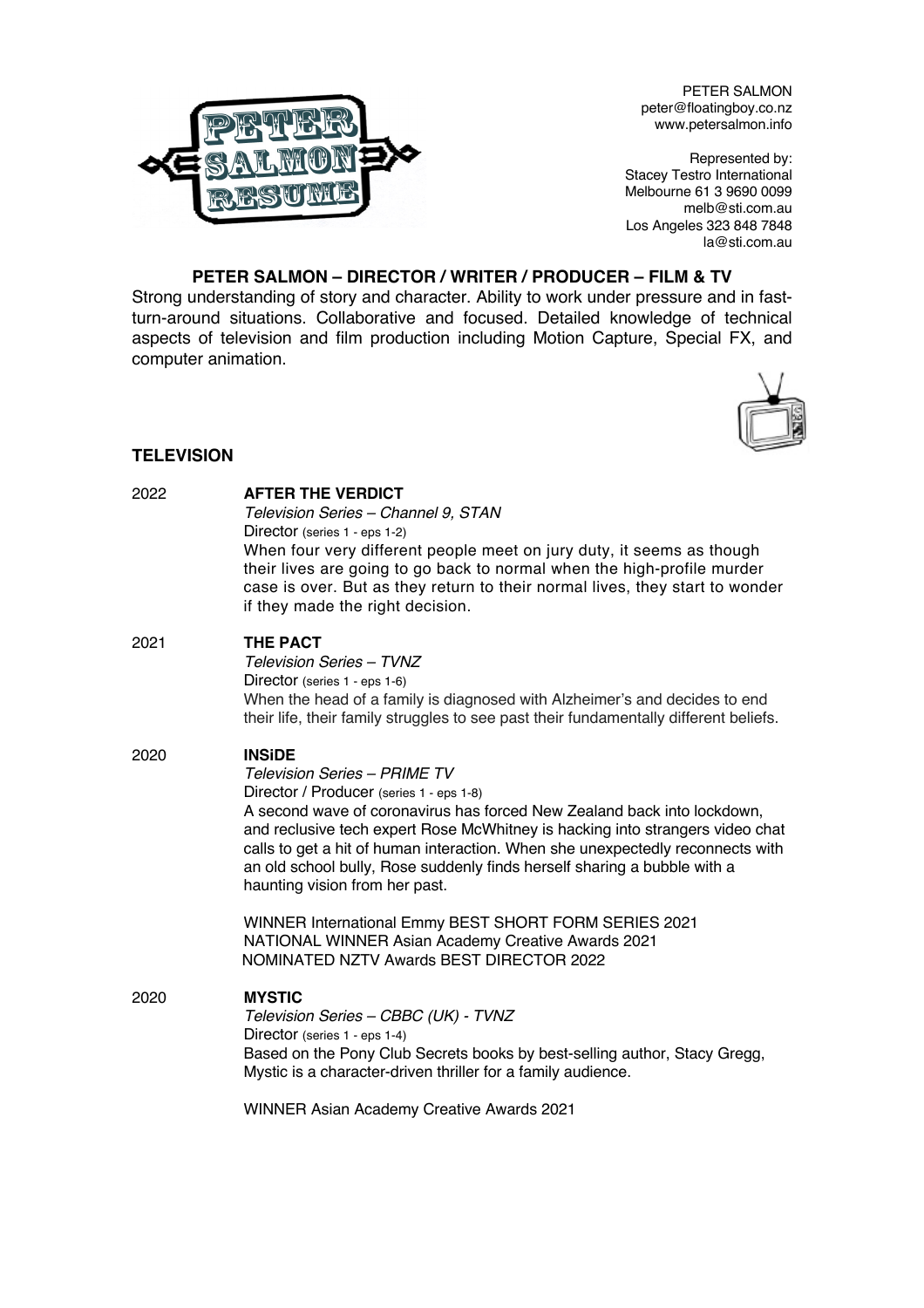| 2019        | <b>HALIFAX: RETRIBUTION</b><br>Television Series - Channel 9<br>Director (series 1 - eps 5-6)<br>A sniper is on the loose, as Jane Halifax comes back to the rescue to find the<br>sniper before its too late. 20 years on the race for answers is more important<br>than ever.                    |
|-------------|----------------------------------------------------------------------------------------------------------------------------------------------------------------------------------------------------------------------------------------------------------------------------------------------------|
| 2018        | <b>WANTED 3</b><br>Television Series - Matchbox Pictures, Channel 7, Netflix, AUS<br>Producer (series 3 - eps 1-6)<br>Lola and Chelsea return home in pursuit of their own brand of justice and<br>freedom when they are forced to cross a line that means this time, there is no<br>going back.   |
| 2018        | <b>KIDDETS</b><br>Children's Television Series - Pukeko Pictures, ABC<br>Writer S01 x 4<br>Five young space cadets in training at a play school space academy on planet<br>WotWot will learn all the skills they need to embark on a mission to a new world.                                       |
| 2018        | <b>HARROW</b><br>Television Series - Hoodlum, ABC International<br>Director (series 1 - eps 2, 3)<br>When a dark secret from this past threatens to be exposed, unorthodox and<br>brilliant medical examiner, Doctor Daniel Harrow, must use all his forensic skills<br>to keep it buried forever. |
| 2016        | <b>WANTED 2</b><br>Television Series - Matchbox Pictures, Channel 7, NBCU, AUS<br>Director (series 2 - eps 4, 5)<br>A fast paced thriller action show following Lola and Chelsea, two complete<br>strangers on the run from authorities and criminals who want them dead.                          |
|             | WINNER NZTV BEST DIRECTOR 2018                                                                                                                                                                                                                                                                     |
| 2016        | <b>DOCTOR DOCTOR</b><br>Television Series - Essential Media, Channel 9, NBCU, AUS<br>Director (series 1 - eps 1, 2, 7, 8)<br>Doctor Doctor follows Hugh Knight, a hedonistic yet gifted heart surgeon as he<br>adjusts to his new life as a country GP.                                            |
| 2015        | <b>RAKE</b><br>Television Series - Essential Media, ABC, AUS<br>Director (series 4 - eps 1, 2)<br>The highly acclaimed series Rake follows criminal lawyer Clever Greene as he<br>defends the indefensible.                                                                                        |
| 2015        | THE BEAUTIFUL LIE<br>Television Series - Endemol, ABC, AUS<br>Director (series 1 - eps 4, 5, 6)<br>A six part drama, based on Leo Tolstoy's 'Anna Karenina'.                                                                                                                                       |
| $2014 - 15$ | <b>POWER RANGERS DINO CHARGE</b><br>Television Series - Ranger Productions / Saban Ent. USA<br>Director (series 22 - eps 12, 13, 14, 18, 19, 20)                                                                                                                                                   |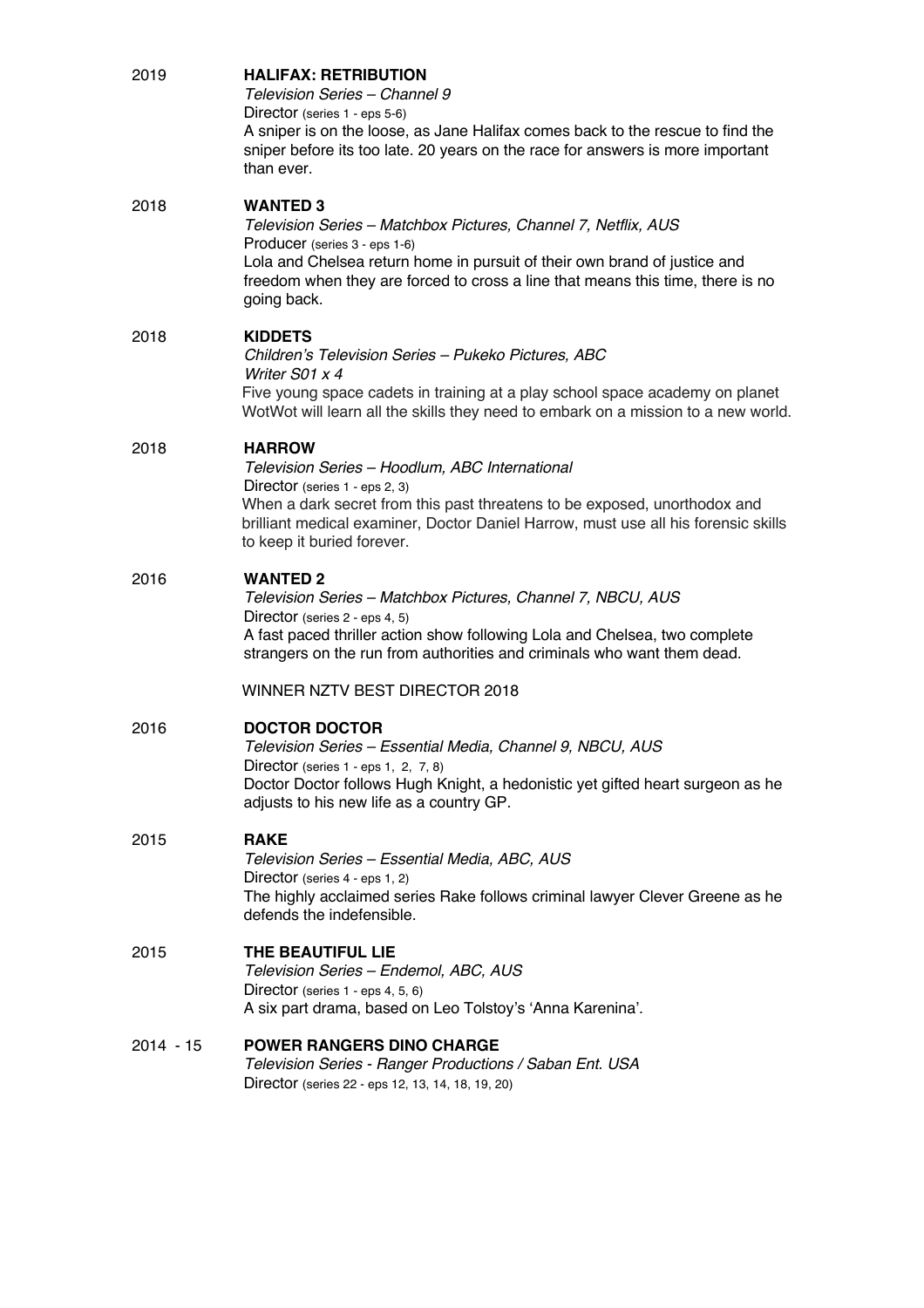# 2014 **NOWHERE BOYS**

*Television Series – Matchbox Pictures, ABC, NBCU, AUS* Director (series 2 - eps 1, 2, 3, 4)

Nowhere Boys is an international award winning children's show. It follows the adventures of four mismatched teenage boys who return from a school trip to discover they have come back to an alternative world where they no longer exist. The show utilises visual and special effects in its storytelling.

BAFTA Nomination BEST INTERNATIONAL CHILDRENS TV 2016 (UK)

# 2014 **OFFSPRING**

*Television Series – Southern Star Entertainment, Channel 10, AUS* Director (series 5 - eps 10, 11)

Offspring is a multi-award winning Australian television drama/comedy series centred around 30-something obstetrician Nina Proudman and her family, as they navigate the chaos of modern life. The show mixes conventional narrative drama with flashbacks and fantasy sequences.

# 2013 **WONDERLAND**

*Television Series – Fremantle Media, Channel 10, AUS* Director (series 1 - eps 17, 18) Set in an apartment building on the doorstep of one of Australia's most beautiful beaches, Wonderland is a warm, light-hearted and engaging relationship drama revolving around four couples at very different stages of life.

# 2013 **SECRETS AND LIES**

*Television Mini Series – Hoodlum, Channel 10, AUS* Director (series 1 - eps 4, 5, 6) A gripping six-part series that tells the story of Ben Gundelach, an everyday family man who finds the body of a young boy and quickly becomes the prime murder suspect.

## 2012 - 13 **MR AND MRS MURDER**

*Television Series – Fremantle Media, Channel 10, AUS* Director (series 1 - eps 11, 12) Mr and Mrs Murder is a comedy/drama series following a husband and wife team who work as industrial cleaners and are called in to clean up crime scenes but turn into "amateur sleuths".

## 2012 **AGENT ANNA**

*Television Series – Great Southern Television, NZ*  Director (series 1 - eps 4, 5, 6) Agent Anna is a half hour comedy series following the desperate life of Anna Kingston, a newbie real estate agent.

## 2011 -12 **NOTHING TRIVIAL (About a broken heart)**

*Television Series - South Pacific Pictures, NZ*  Director (series 1 - eps 10, 11 series 2 – eps 4, 5) Nothing Trivial is a romantic comedy/drama series that deals with some of the bigger questions about life, love and the pursuit of happiness.

#### 2010 - 11 **POWER RANGERS SAMURAI** *Television Series - Ranger Productions / Saban Ent. USA* Director (series 18 - eps 1, 2, 3, 7, 8, 9 series 19 – eps 8, 9, 11)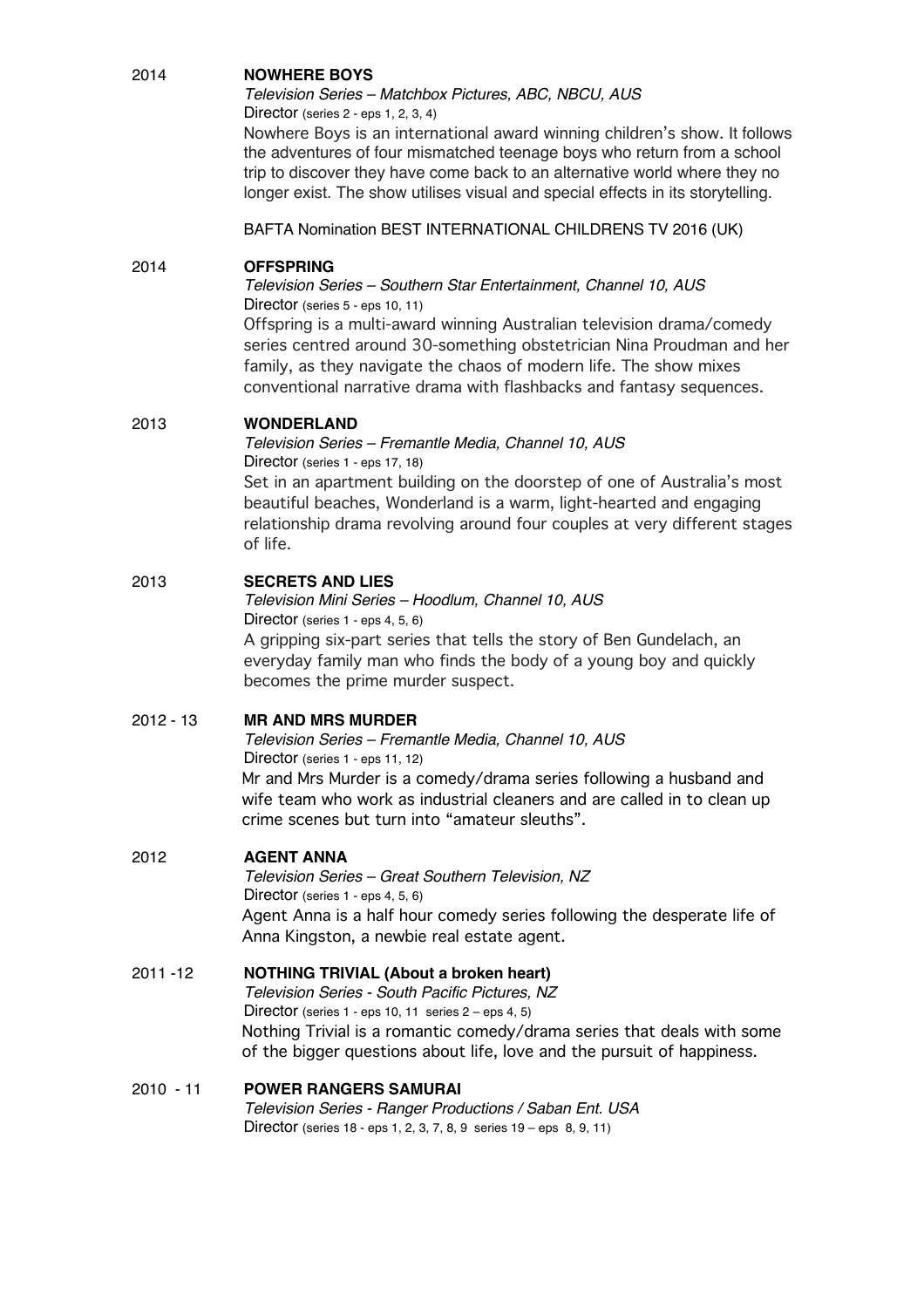| 2009 - 10 | THIS IS NOT MY LIFE |
|-----------|---------------------|
|           |                     |

*Television Series – GRST Ltd. TVNZ, NZ* Director (series 1 - eps 3, 4, 7, 8, 12, 13) A thrilling drama series set in the near future in a closed community called Waimoana. Alec Ross wakes up to realise he is not who he remembers and starts out on a quest to discover his real identity.

## 2009 **POWER RANGERS R.P.M.**

*Television Series - Disney, Ranger Productions USA* Director (series 17 - eps 19, 20, 21) Dr. K's RPM Power Rangers fight Venjix's forces to protect the domed city of Corinth from being destroyed.

## 2008 -12 **GO GIRLS**

*Television Series - South Pacific Pictures, NZ* Director (series 1 - 4 - eps 1/12, 1/13, 2/11, 2/12, 2/13, 4/12, 4/13) A drama/comedy series about love, friendship and (bottle) blonde ambition. Amy, Britta and Cody have just made a vow that in one year they'll fulfill their ambition to be... rich, famous and married.

# 2008 **OUTRAGEOUS FORTUNE**

*Television Series - South Pacific Pictures, NZ* Director (series 4 - eps 5, 6, 17, 18) A comedy-drama series about the wrong sort of people trying to do the right thing when the rewards for going straight are neither immediate nor bountiful.

# 2007 - 09 **THE WOT WOTS**

*Children's Television Series - Weta Workshop, NZ*  Writer 11 x 10min Episodes An animated children's series for preschoolers.

# 2006 - 07 **MY STORY**

*TeenTelevision Series –Gibson Group, NZ*  Writer / Director 40 x 2min Episodes A two minute bite sized show designed for the mobile phone that centres on a group of teenage friends living in the Wellington CBD.

## 2005 **JANE AND THE DRAGON**

*Children's Television Series - Weta Workshop / Nelvana, NZ / Canada* Motion Capture Director (26 eps) An animated children's series following the adventures of Jane (a Knight in training) and her best friend (a 300 year old Dragon).

# 2000 - 02 **BEING EVE**

*Teen Television Series - South Pacific Pictures, NZ* Writer (ep 14, 24) / Associate Producer / Head Director (eps 1, 2, 3, 4, 9, 10, 14,15,16,21,22,25,26) A light-hearted teen drama series that focuses on the life of a 15-year-old philosopher.